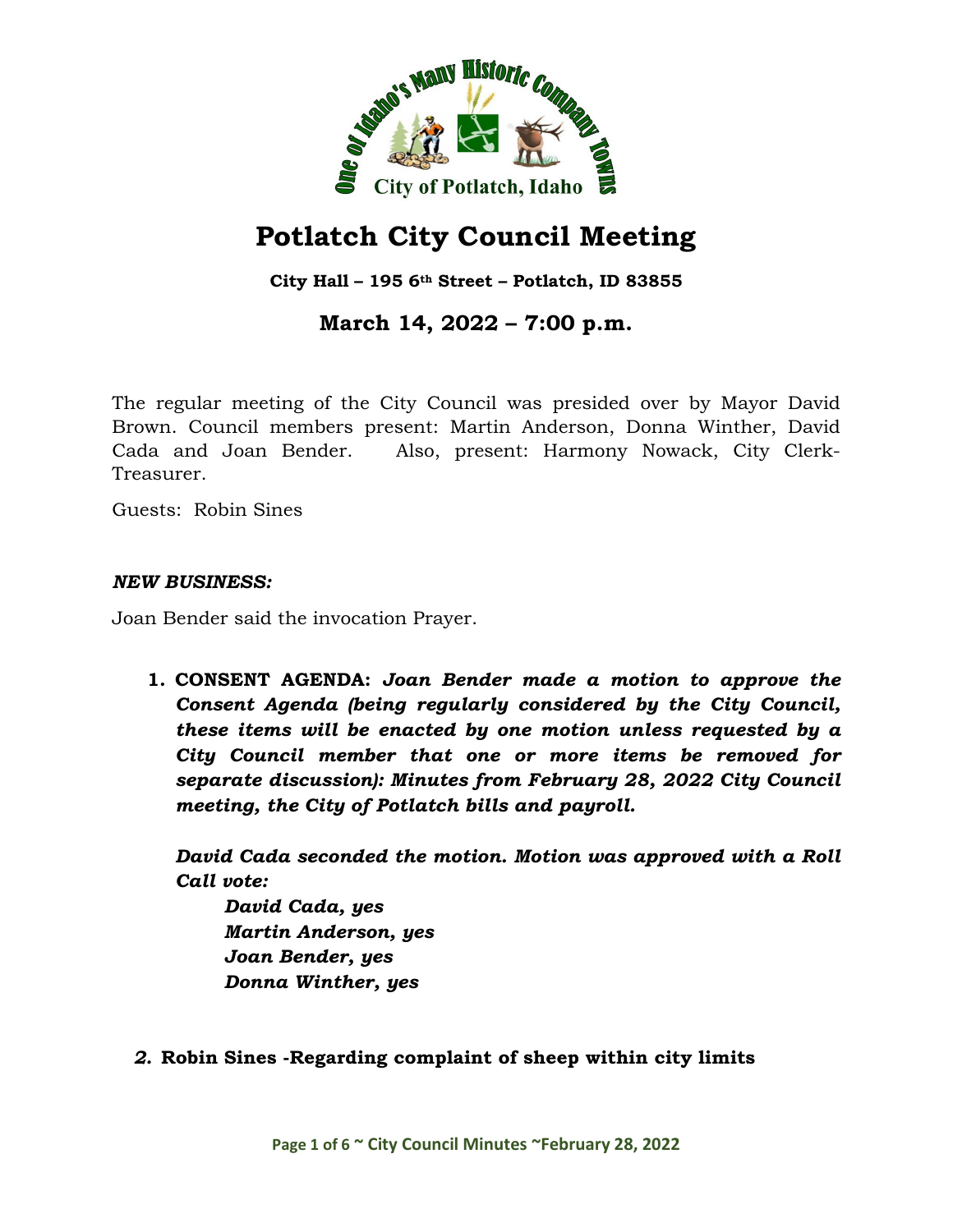

An anonymous complaint was made regarding 5 sheep, 1 ram and 4 ewes (all possibly pregnant) weighing 60-100lb each, at 535 Spruce Street. According to Potlatch City Code section 9-3-11 Table 2-A Zoning Districts and Land Uses; grazing, livestock husbandry is not allowed in R1 single family residential areas. Livestock being defined in section 9-2-1 as "Hoofed domesticated animals, poultry, rabbits and fur bearing animals." Owner Robin Sines says the sheep are emotional support animals and help her daughter feel calm. She has tried bonding with other animals without success but found sheep to be a good fit as an emotional support animal. Robin furnished a signed letter from her daughter's counselor regarding the use of the sheep as emotional support animals. She also brought a petition her daughter's created signed by 30 neighbors. Robin is asking for an exemption to the city ordinance so her daughter may keep her emotional support animals. Donna Winther asked how clean is it for the neighbors and the school. Robin said she has had the animals for 2 years and no one has complained. She gives away the waste as fertilizer and is selling the wool and lambs for her daughter's college fund. Joan Bender asked how big the lot is. Robin said it is 1 acre, enough room for pets, however the sheep are in the side yard in a space the length of the house and 20ft wide and they have a 10'x8' shelter. Joan expressed concern that there have been past problems with hooved animals in the city, but each person treats their animals differently. Donna stated that there needs to be clean living conditions and enough room for the animals. Mayor Brown stated all the animals have been registered as service animals. David Cada said he was concerned about the precedent this sets when others have been denied and that he would like to say go ahead but can't due to what is in the ordinances and not wanting to be accused of favoritism. Martin Anderson suggested changing the ordinance to make it case based for service animals. All council members agreed that the space did not seem appropriate for 5 sheep. Robin stated that they were willing to go as low as one but one sheep would be lonely as they are herd animals and getting rid of all of them would send her daughter into a "tail spin."

*Donna Winther made a motion for 2 sheep, both to be licensed by the city with a yearly permit or fee and a re-evaluation in 6 months to ensure the sheep are being properly cared for, have sufficient space and the area is kept clean. Martin Anderson seconded the motion, the motion was approved with "all ayes".*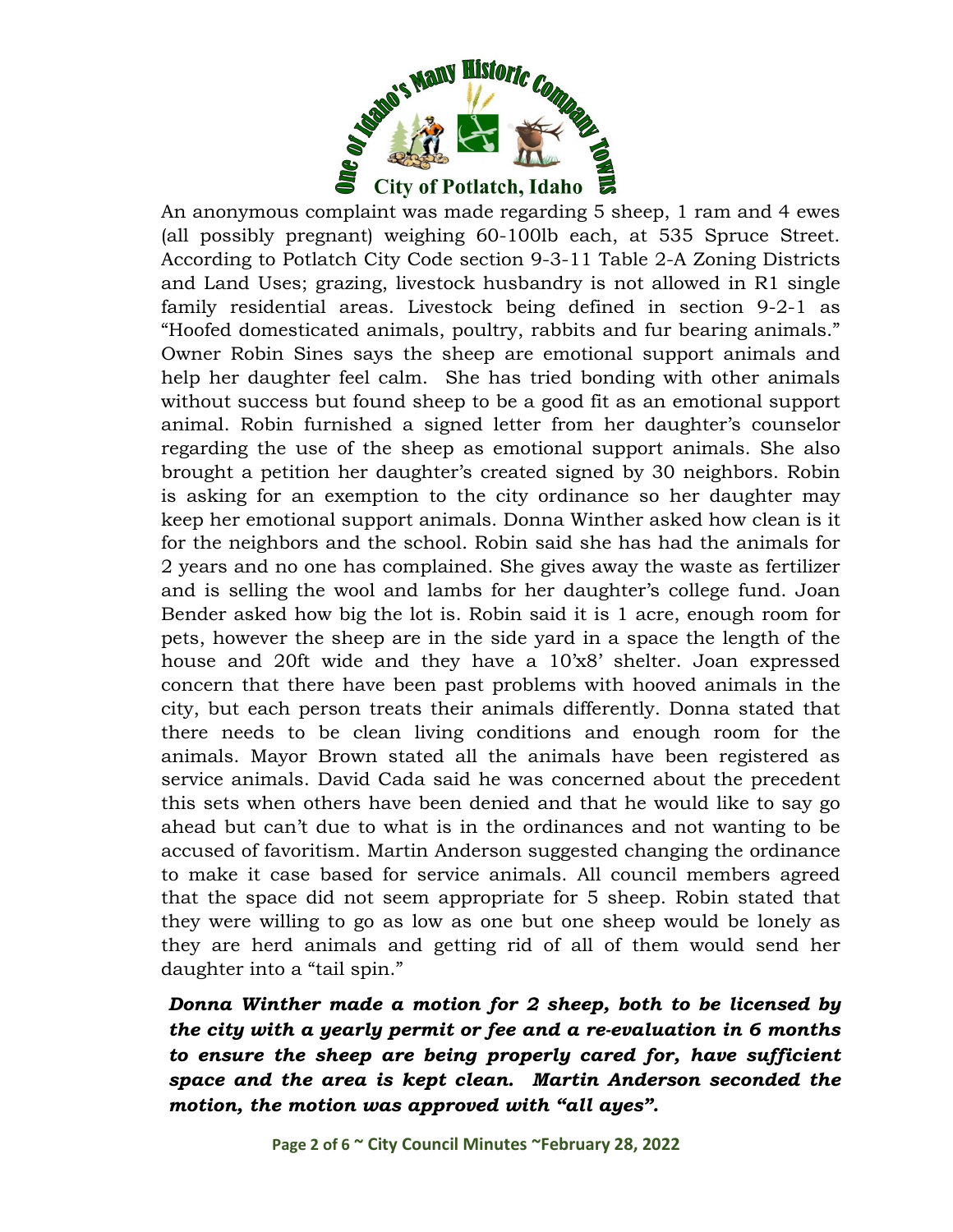

# **3. POE ASPHALT PAVING NEW QUOTE TO INCLUDE CEDAR STREET**

Mayor Brown introduced the new POE Asphalt paving quote for \$33,500 for Cedar Street from Highway 6 to 7th Street. This would be in addition to \$28,695 for Spruce Street from Highway 6 to Ponderosa. Martin Anderson noted that if we do both at the same time POE will reduce the total by \$2,000.

*Martin Anderson made a motion to approve the POE paving project for both Spruce and Cedar streets, Joan Bender seconded the motion, the motion was approved with "all ayes".*

*Roll Call vote:*

*David Cada, aye Martin Anderson, aye Joan Bender, aye Donna Winther, aye*

#### **4. APPROVAL OF DESIGNATED SIGNERS FOR LATAH CREDIT UNION**

Mayor Brown asked for approval of 3 signers for the account at Latah Credit Union. The signers will be David Brown -Mayor, David Cada - Council President and Harmony Nowack -City Clerk/Treasurer.

*Joan Bender made a motion to approve the three signers. The motion was seconded by Donna Winther, the motion was approved with "all ayes".*

*Roll Call vote:*

*David Cada, aye Martin Anderson, aye Joan Bender, aye*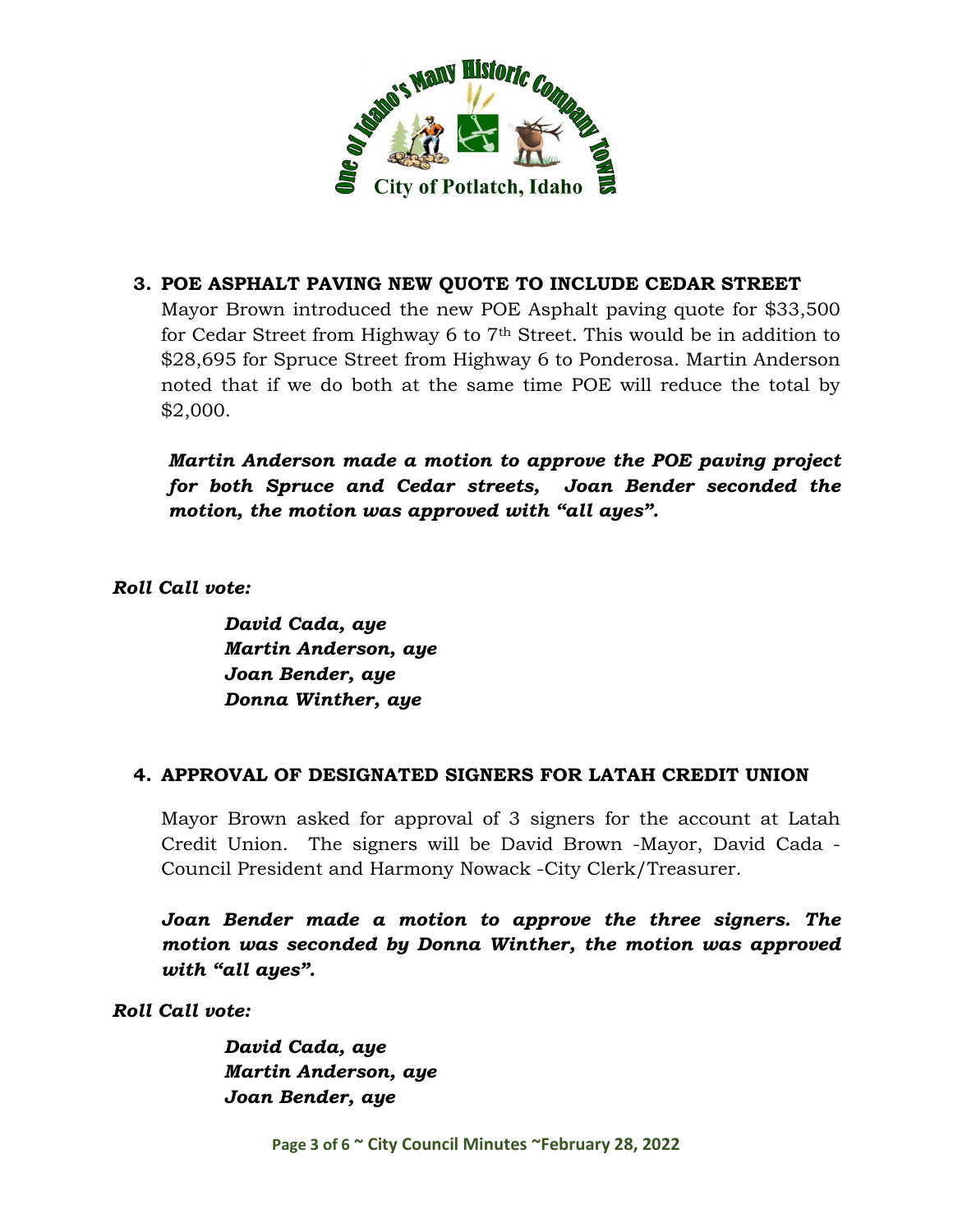

#### **5. VOTE FOR COUNCIL PRESIDENT**

Since the last election there has not been a vote for Council President. David Cada has held this position for the last many years.

*Martin Anderson made a motion for David Cada to remain Council President. The motion was seconded by Donna Winther, the motion was approved with "all ayes".*

*Roll Call vote:*

*David Cada, aye Martin Anderson, aye Joan Bender, aye Donna Winther, aye*

## **6. PRESENTATION PRESNELL GAGE FINANCIAL STATEMENTS FOR YEAR ENDED SEPTEMBER 30, 2020**

Mayor Brown presented the council with the financial statements from Presnell Gage. Mayor Brown asked the council if they would like a representative from Presnell Gage to come and explain the report. The council all agreed they would prefer to read them on their own.

#### **REPORTS:**

- 1. **Mayor – David Brown** No report
- 2. **Parks – Joan Bender –** No report
- 3. **Pool & Cemetery – Donna Winther –** Donna said she and Mayor Brown met this morning with Skeltons at the pool for a bid. Skeltons does not do the product that Crocs Coatings uses so they would need to have a representative from another company come and teach them how to do it. He didn't know much about the product and didn't take any pictures while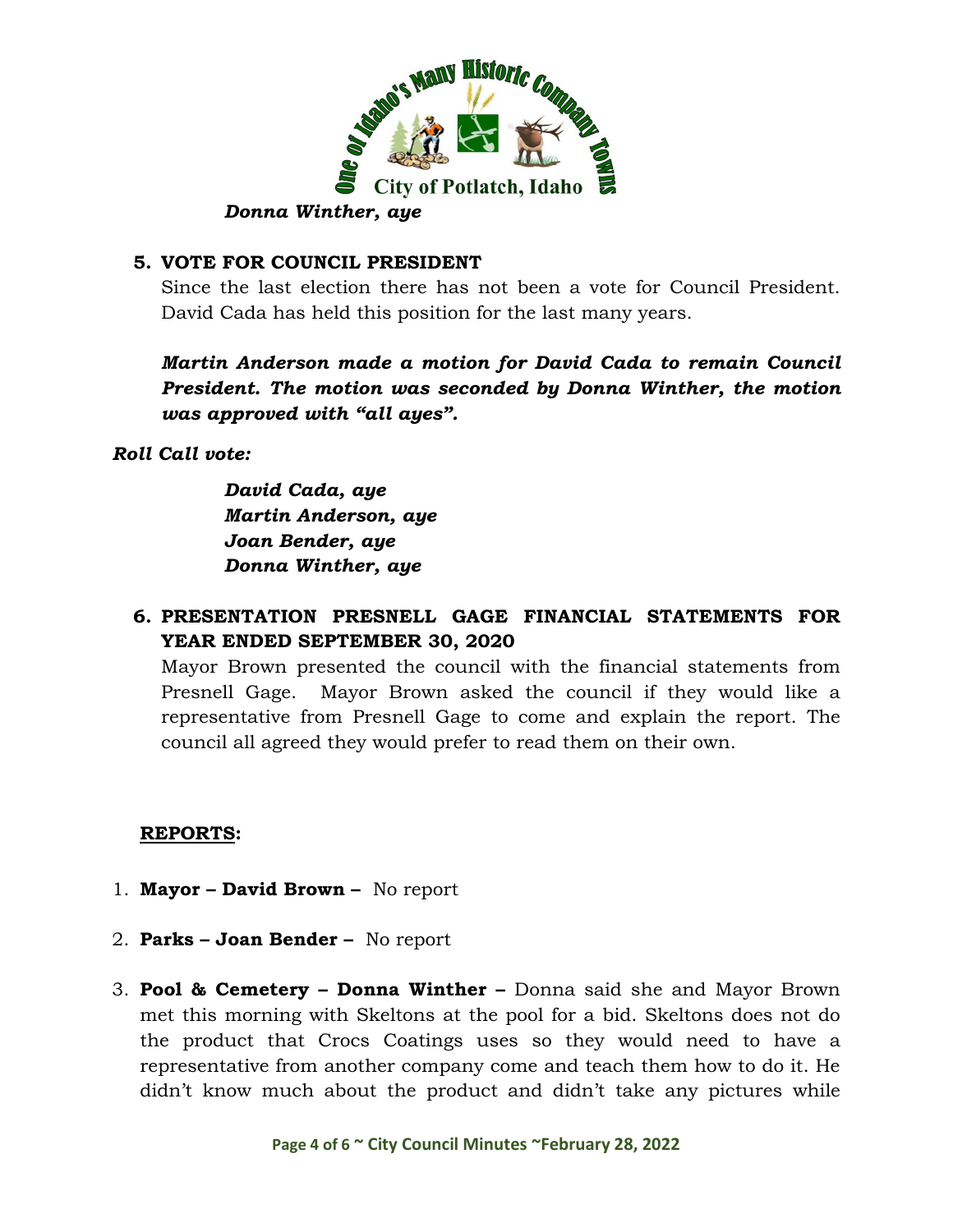

here. He will write up a quote but Donna said she wasn't confident in Skeltons ability to do the work that is needed at the pool. Donna said the coating needs to be non-absorbent and non-skid. A clear coat with a sealant can be done and would last one year. Lots of clean up needs to be done prior to work on the floor including removal of the urinal, lockers and partitions. Joan Bender asked what the Crocs quote was. Donna said \$16,000. Mayor Brown said revenue from RV Park could be used for both pool and RV Park showers. Martin Anderson said WSU surplus had lockers for \$60 a set. Mayor Brown suggested boxing in the urinal as the floor around it is in bad repair. Partition could cost between \$300-\$500 per wall. Donna said the partition walls need to be easily cleanable and we need to find out the recommendations for cleaning the floors. Crocs Coatings said they could do the work quickly where Skeltons said it would take a few days. Skeltons will give a bid with and without prep work, Crocs included the prep work. Donna said we should take the best bis and the product that is better. Martin said it seems like Croc's is more on the ball. Mayor Brown said when everything is put back it needs to be done so the building is accessible.

# *Martin Anderson made a motion to use Crocs Coatings. The motion was seconded by Joan Bender, the motion was approved with "all ayes".*

*Roll Call vote:*

*David Cada, aye Martin Anderson, aye Joan Bender, aye Donna Winther, aye*

4. **Water & Sewer – David Cada –** David Cada gave another fascinating report on the rivers and streams that flow under the basalt. Eighteen thousand years ago ice flows that covered this area began to melt quickly causing major floods in the Pacific Northwest area leaving large lake. This created about 90 layer of silt. Some of this water is still underground and usable. David said we have plenty of water to drill into if we need more wells for the